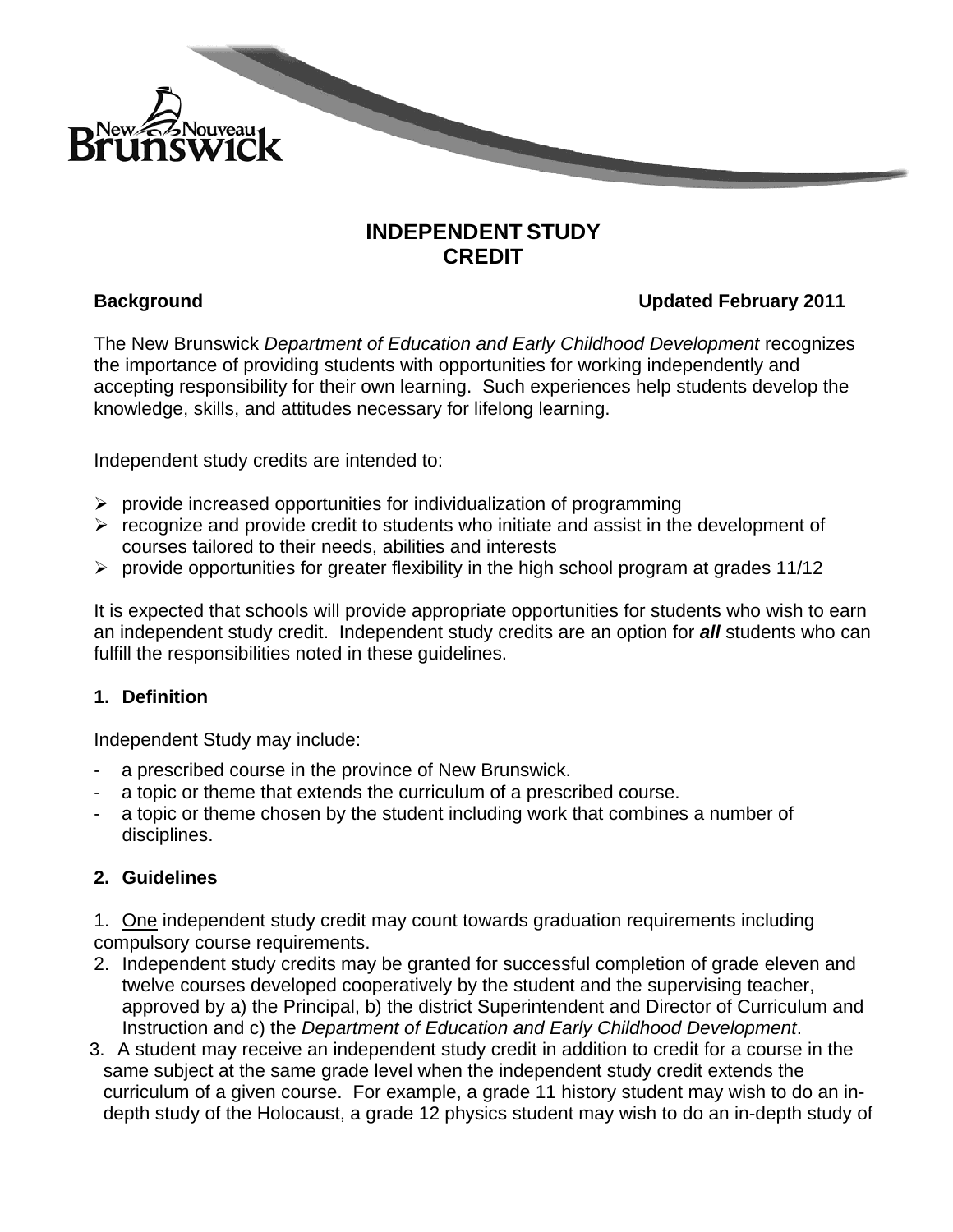quantum mechanics, a grade 11 English language arts student may wish to do an in-depth study of Aboriginal literature.

- 4. Students will receive an evaluation for independent study credits which will be recorded in the same manner as other courses in the school.
- 5. Courses developed as independent study credits require a similar effort in terms of content and rigour as prescribed N.B. courses.
- 6. An independent study course may not be used to upgrade marks in a course already taken.

# **3. Roles and Responsibilities**

- 1. Permission for a student to pursue an independent study credit is granted at the discretion of the school within *Department of Education and Early Childhood Development* guidelines. The student's application to pursue an independent study credit must be approved by:
	- $\triangleright$  the supervising teacher (whose name must appear on the application)
	- $\triangleright$  the principal (whose signature must appear on the application [or a vice principal acting on behalf of the principal)
	- $\triangleright$  the district (Superintendent/Director of Curriculum and Instruction signatures are required)
	- the *Department of Education and Early Childhood Development*
- 2. It is the responsibility of the student to
	- $\triangleright$  cooperate with the supervising teacher in developing a plan for completing the independent study credit course
	- $\triangleright$  organize and complete the learning experiences and activities involved in this plan
	- $\triangleright$  demonstrate an ability to work independently with minimal direction
- 3. It is the responsibility of the school and supervising teacher to:
	- $\triangleright$  work with the student in developing a plan and determining the criteria for successful completion of the independent study credit course within the above guidelines (i.e., the student and teacher will cooperate in developing outcomes, learning experiences, and assessment strategies)
	- $\triangleright$  provide initial instruction as necessary to prepare the student for independent study
	- $\triangleright$  assess and evaluate the student's work